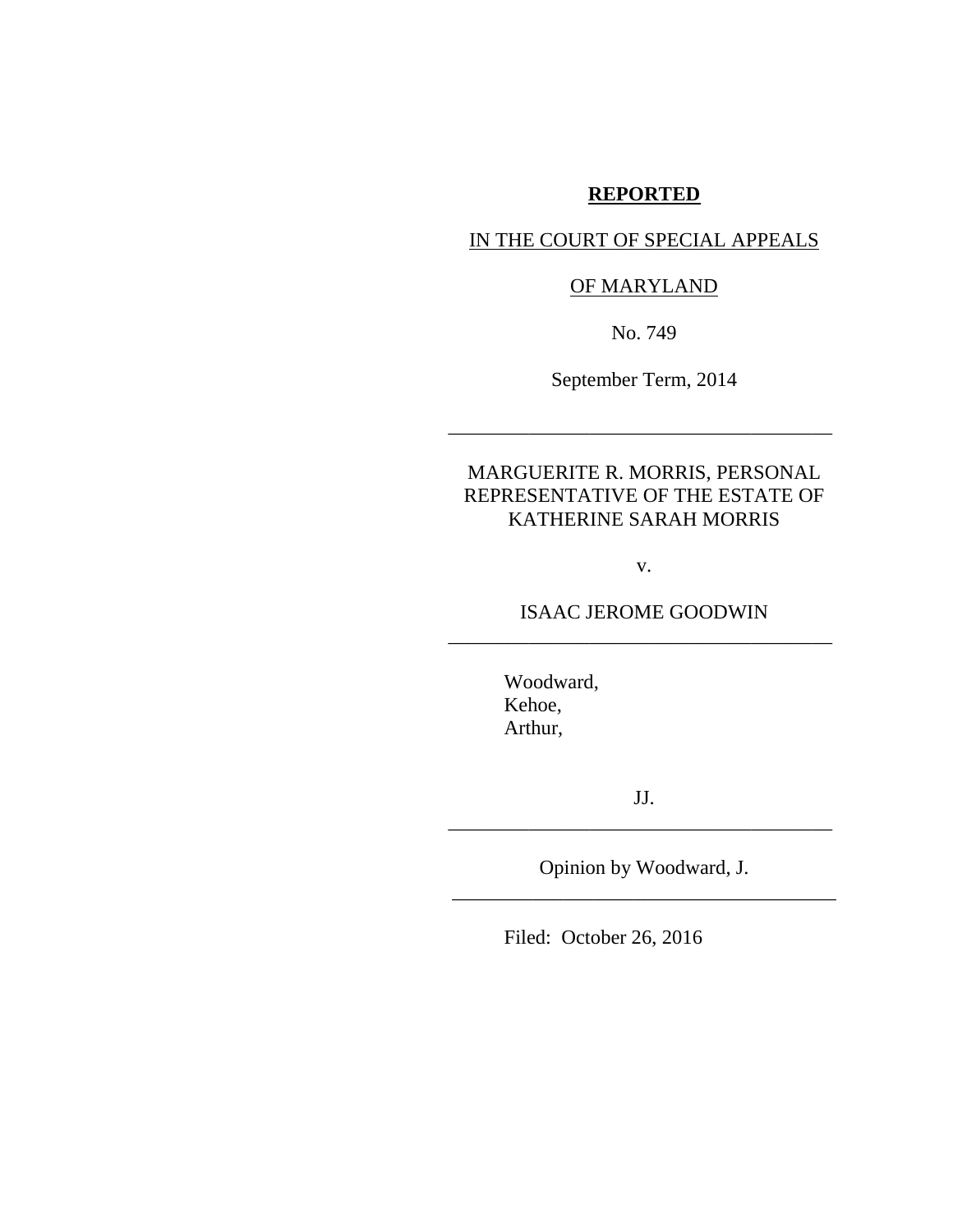Appellant, Marguerite R. Morris, personal representative of the estate of her daughter, Katherine Sarah Morris, filed a *pro se* petition to annul Katherine's marriage to appellee, Isaac Jerome Goodwin, in the Circuit Court for St. Mary's County. Appellant alleged that the marriage was based on fraud. The circuit court dismissed her petition with prejudice on the grounds that appellant did not have standing to sue for the annulment of Katherine's marriage to appellee.

Appellant presents two questions for our review, which we have slightly rephrased:

- 1. Does a personal representative have standing to prosecute a petition for annulment of the decedent's marriage on the basis of fraud?
- 2. Did the circuit court err in not granting appellant a hearing before dismissing her petition for annulment for failing to state a claim upon which relief can be granted?

For the reasons set forth below, we shall affirm the judgment of the circuit court.

# **BACKGROUND**

On August 3, 2011, Katherine married appellee in Arlington County, Virginia. At that time, appellee was a U.S. Army Staff Sergeant stationed at Fort Bragg, North Carolina. Katherine was a fourth-year student at the University of Maryland, College Park. Following the wedding, appellee returned to Fort Bragg, and Katherine continued to reside on campus. Katherine committed suicide on or about May 6, 2012.<sup>1</sup> On September 11, 2012, appellant was appointed personal representative of Katherine's estate by the

 $\overline{\phantom{a}}$ 

<sup>1</sup> On Saturday, May 5, 2012, Katherine walked out of her College Park apartment at approximately 5:45 p.m. Her body was found in the early morning hours of May 6, 2012, in a parking lot at Arundel Mills Mall.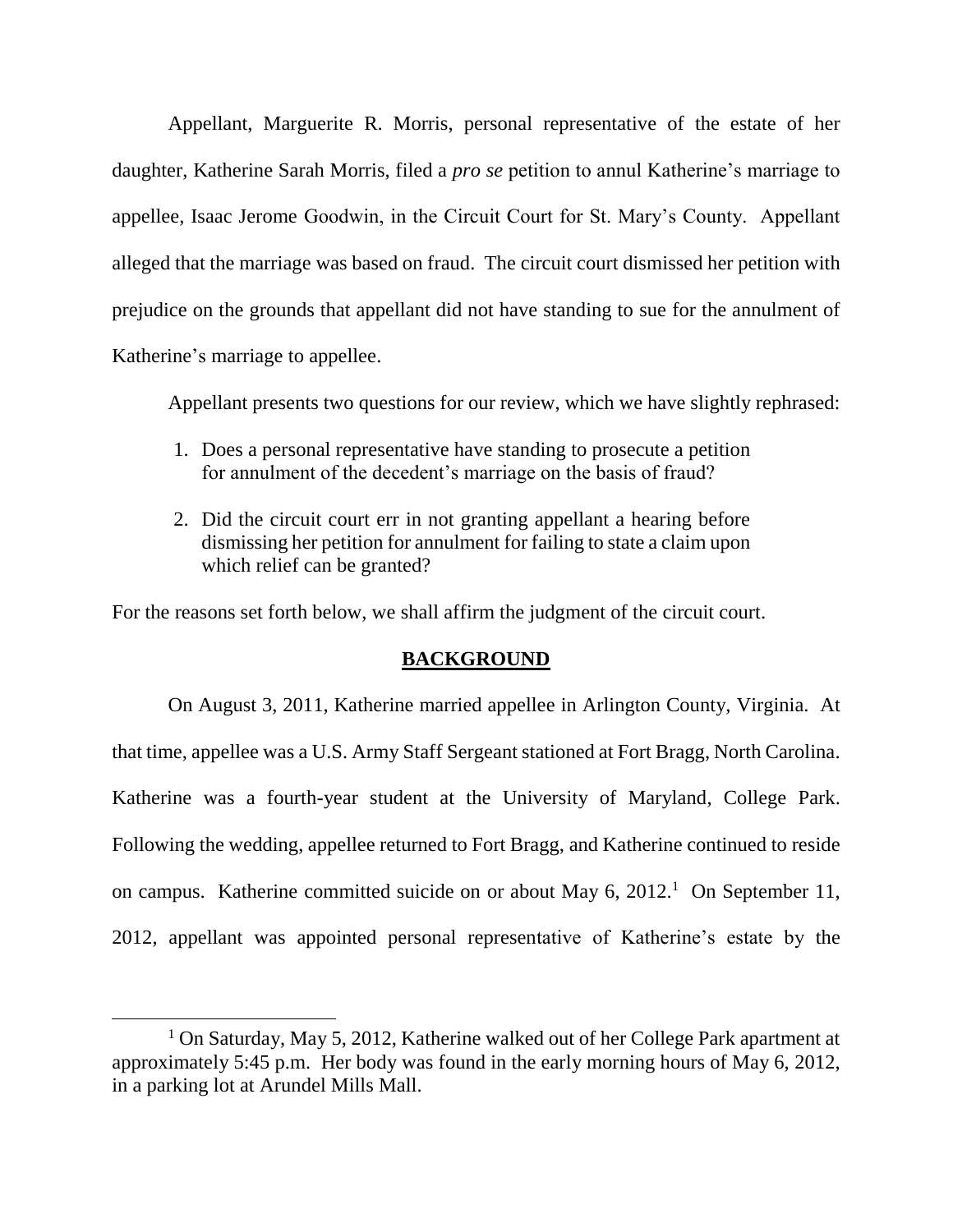Orphans' Court for St. Mary's County.

 $\overline{\phantom{a}}$ 

On June 14, 2013, appellant, acting *pro se*, filed in the circuit court a petition to annul Katherine's marriage to appellee on the basis of appellee's fraud. <sup>2</sup> Appellant alleged in her petition that appellee (1) married Katherine in order to increase his military housing allowance, (2) "continued his sexual relationships with several other women during the course of the marriage[,]" and (3) never shared his military benefits with Katherine "until [appellee] was ordered to do so by military superiors[.]" According to the petition, appellee "received an Article 15 from the United States Army for misappropriation of government funds" in June of 2011, and in July of 2011 "financial sanctions were levied on [appellee] of \$545 a month and his Basic Allowance for Housing was reduced to approximately \$409 a month." Appellant also alleged that as a result of his marriage to Katherine, appellee "kept for his own personal use approx[imately] \$700 a month allowance and did not provide any care or benefits to Katherine[.]" Finally, appellant acknowledged in the petition that Katherine "by her own admission discovered that [appellee] married her for fraudulent reasons." <sup>3</sup>

On June 26, 2013, appellant filed an Emergency Motion to Post Summons Due to Evasion of Service. Appellant's motion was supported by an affidavit of a process server

 $2$  Appellant alleges two additional grounds: extreme cruelty, and failure to honor fiduciary duties. It is doubtful that these two alternate grounds are valid grounds for annulment. *See* Cecily Fuhr, *Cause of Action to Annul Marriage*, in 65 CAUSES OF ACTION 2d 617 at §§ 6-22, p. 642-63 (2014, 2016-17 Supp.) (outlining the various grounds for annulment).

<sup>&</sup>lt;sup>3</sup> Appellant also knew about appellee's fraud, because she alleged in the petition that Katherine "stated before her death that she had been defrauded by [appellee]."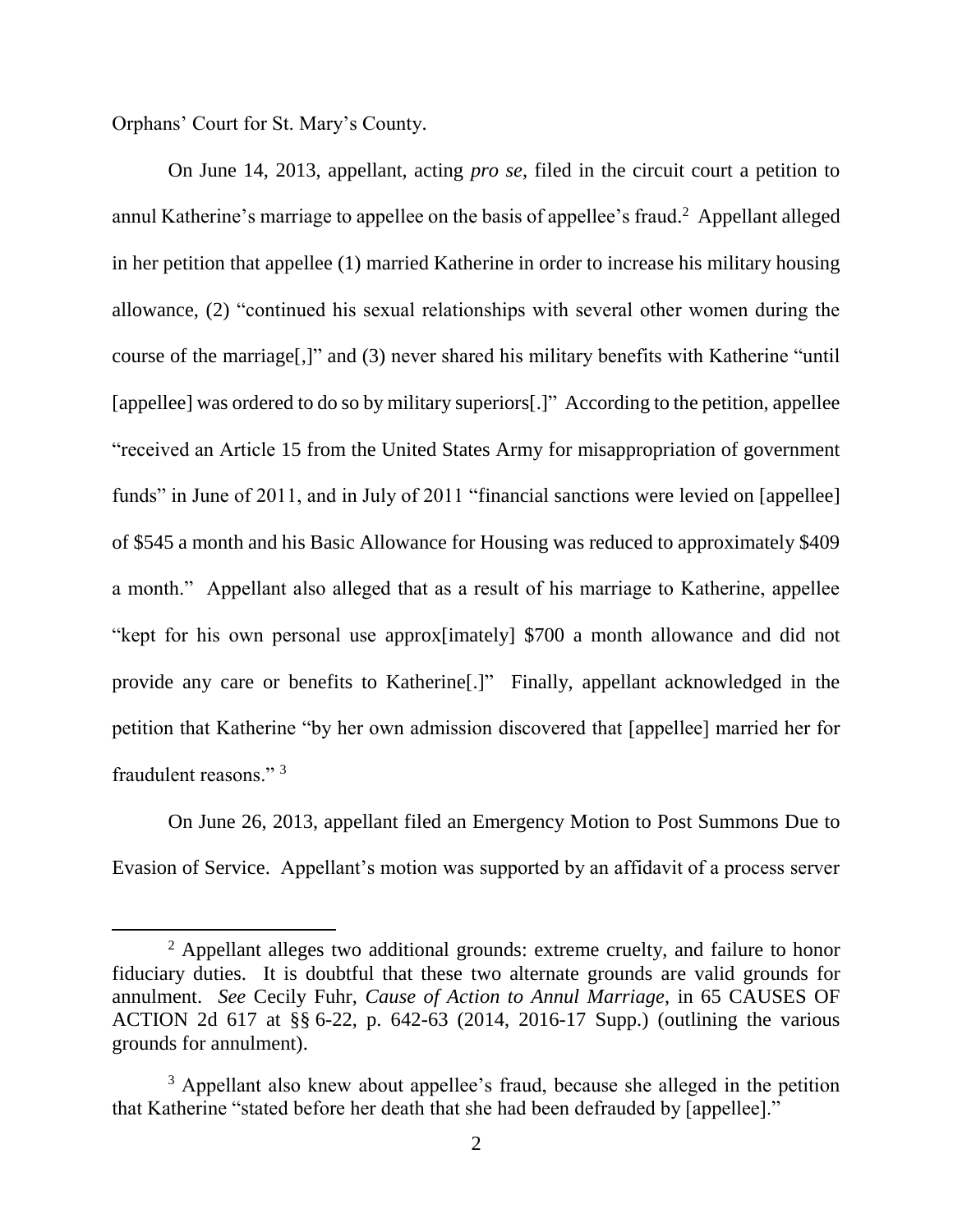stating that appellee was evading service. The next day, the circuit court denied appellant's emergency motion, but, in a separate order, ordered that service be made by mail. On July 10, 2013, an Affidavit of Process Server was filed, stating that service was made on appellee by first class mail on June 28, 2013.

When no responsive pleading was filed by appellee, appellant filed a "Motion for Judgement [sic] by Default" on August 28, 2013. The circuit court denied appellant's motion two days later. On September 10, 2013, appellant filed a Motion for Reconsideration and Hearing on Judgment by Default. The court denied appellant's motion on October 3, 2013, adding a handwritten note on the order: "Default inappropriate. Set in for hearing."

On October 9, 2013, an attorney entered his appearance on behalf of appellant and filed a Request for Order of Default. No action was taken by the clerk of the court on appellant's request. On November 22, 2013, appellant filed a request for a hearing on the Order of Default. Again, no action was taken by the clerk of the court on appellant's request. On November 26, 2013, appellant's attorney filed a motion to withdraw his appearance on behalf of appellant. The circuit court never ruled on the motion to withdraw.

On December 30, 2013, the circuit court sent a Notification of Contemplated Dismissal, stating that the case "will be 'DISMISSED FOR LACK OF JURISDICTION OR PROSECUTION WITHOUT PREJUDICE[,]'" unless appellant filed a motion showing good cause within thirty days. On January 8, 2014, appellant filed a Motion Not to Dismiss, a second Request for Order of Default, and a second request for a hearing on the Request for Order of Default. In her motion, appellant asserted that Maryland Rule 2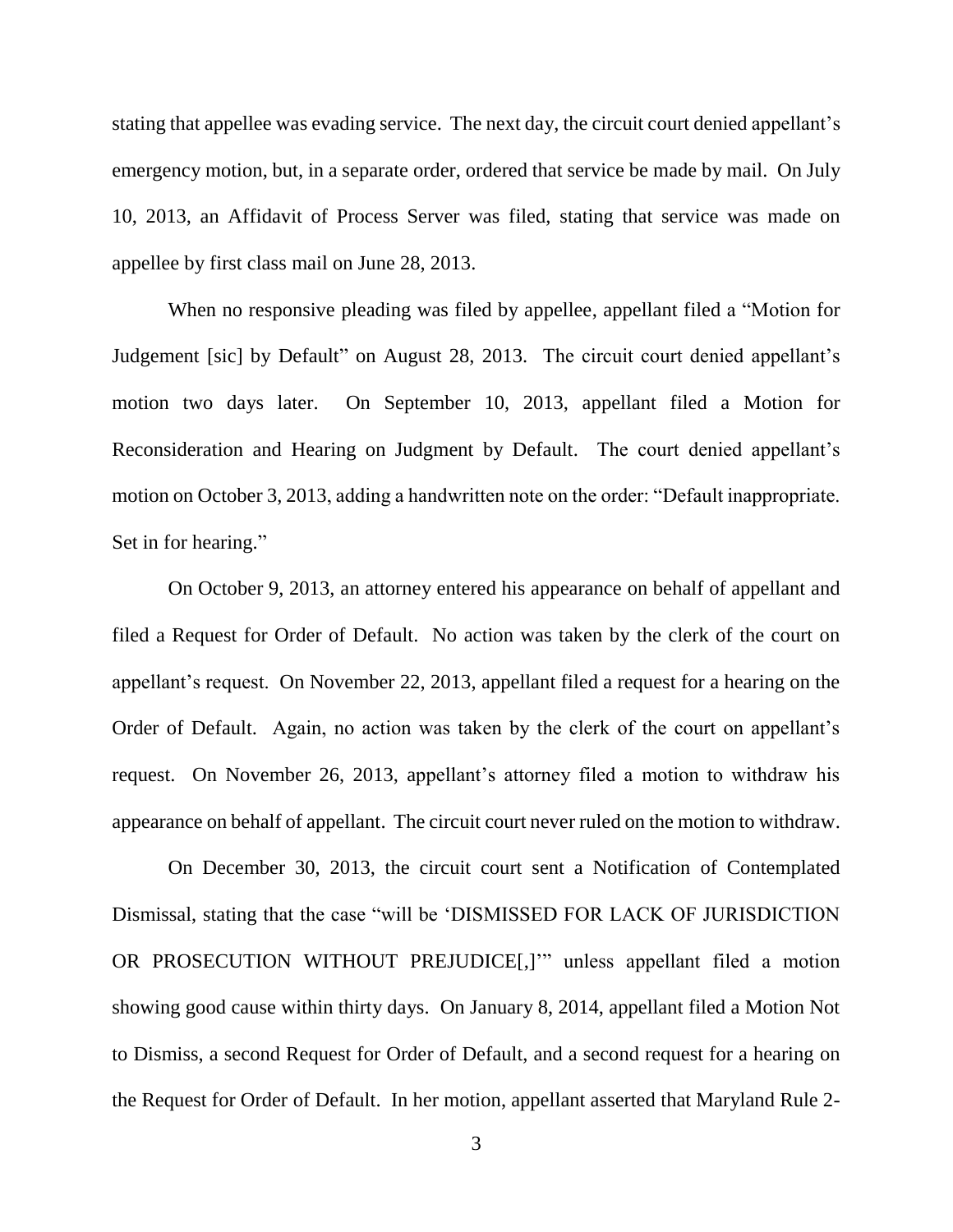507 did not apply, because "it has not been one year since the last docket entry[,]" and service on appellee had been effected fourteen days after the filing of the petition.

On June 5, 2014, without holding a hearing, the circuit court issued a Memorandum Opinion and Order, dismissing appellant's petition for annulment with prejudice, because appellant lacked standing to sue for annulment of Katherine's marriage to appellee. Appellant filed her notice of appeal on June 30, 2014.

### **STANDARD OF REVIEW**

Appellate review of a trial court's dismissal of a complaint is *de novo*. *See Gomez v. Jackson Hewitt, Inc.*, 427 Md. 128, 142 (2012). An appellate court reviews only "the four corners of the complaint and its incorporated supporting exhibits, if any." *Forster v. Office of Pub. Defender*, 426 Md. 565, 604 (2012). "[A]ll well-pleaded facts and allegations contained in the complaint, as well as all inferences that may reasonably be drawn from them," are viewed in a light most favorable to the plaintiff. *Gomez*, 427 Md. at 142. An appellate court need not consider "bald assertions [or] conclusory statements," and construes against the plaintiff "[a]ny ambiguity or uncertainty in the [factual] allegations[.]" *Forster*, 426 Md. at 604; *Shenker v. Laureate Educ., Inc.*, 411 Md. 317, 335 (2009). The dismissal will be upheld "only if the allegations and permissible inferences, if true, would not afford relief to the plaintiff, *i.e.*, the allegations do not state a cause of action for which relief may be granted." *Gomez*, 427 Md. at 142. An appellate court may affirm the dismissal "on any ground adequately shown by the record, whether or not relied upon by the trial court." *Id*. (internal quotation marks omitted).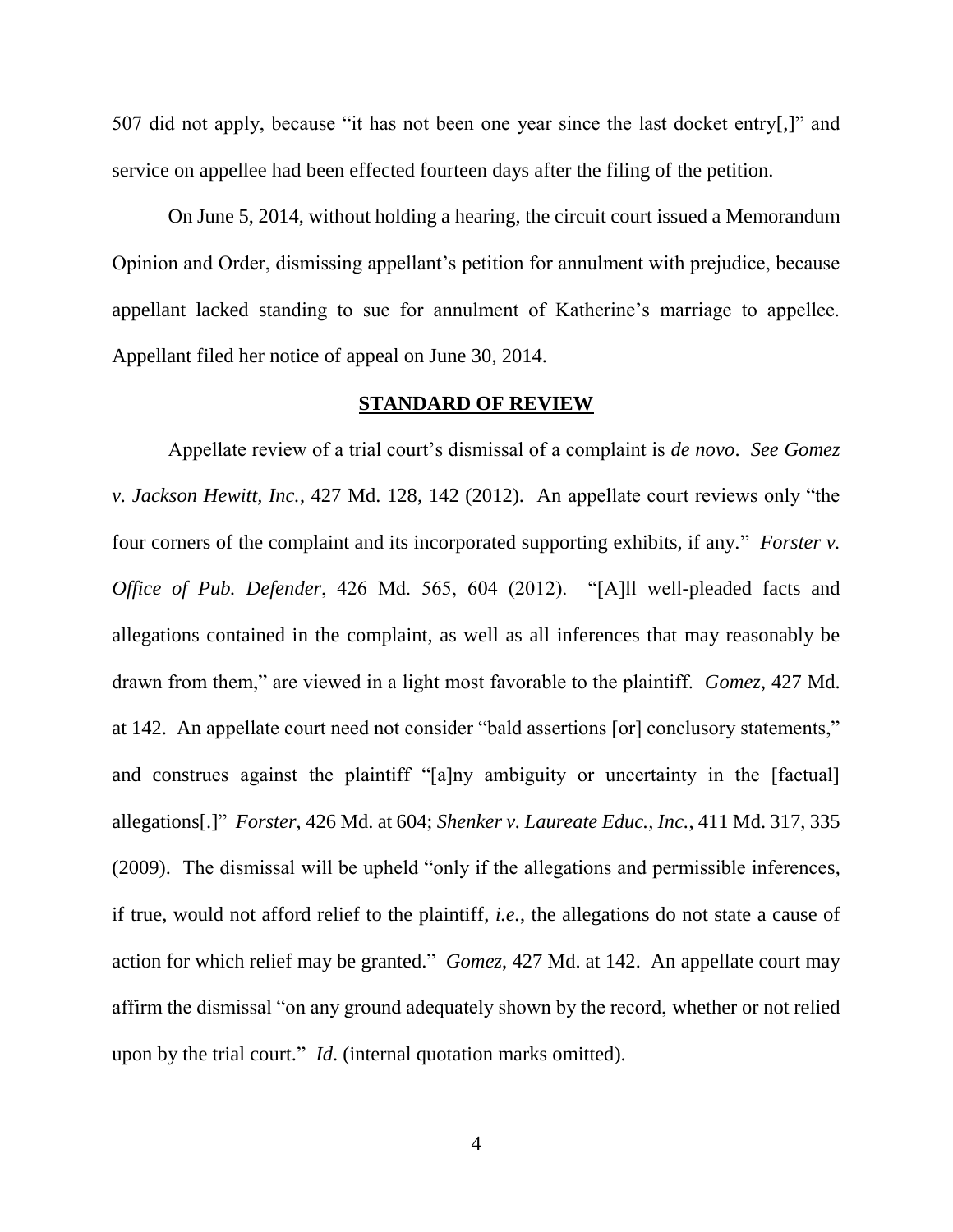#### **DISCUSSION**

### **I. Annulment**

Appellant argues that she, as personal representative, has standing to prosecute on Katherine's behalf a petition for annulment of Katherine's marriage to appellee. Appellant relies on two out-of-state cases, *Clark v. Foust-Graham*, 615 S.E.2d 398 (N.C. Ct. App. 2005), *cert. denied sub nom*., *Goodwin v. Smith*, 670 S.E.2d 563 (N.C. 2008), and *Schaub v. Schaub*, 162 P.2d 966 (Cal. Ct. App. 1945), for such proposition. According to appellant, even though annulment is disfavored in Maryland, "this case and the fraud perpetuated upon the decedent resulting in her death surely me[ets] a level warranting such relief." Appellant contends that she has the authority under Maryland Code Section 7-401(y) of the Estates and Trusts Article to "stand for the Decedent in any action[.]" *See* Md. Code  $(1974, 2011$  Repl. Vol., 2016 Supp.), § 7-401(y) of the Estates and Trusts Article ("ET"). Appellant further argues that, even though Maryland courts have held that the death of a party abates a divorce action, such holding does not preclude her claim, because "actions for divorce are not the same as actions for annulment."

## A. Authority of Equity Court to Grant an Annulment

In *Hall v. Hall*, this Court noted Maryland's policy disfavoring annulments:

**The law does not favor annulments of marriages, and it has long been a settled judicial policy to annul marriages only under circumstances and for causes clearly warranting such relief**. It has been reasoned that more serious consequences, of a social and pecuniary nature, may result from a decree of annulment than from a decree of divorce, and that the vigilance with which the law guards the marital status should accordingly be intensified when an attack is made against its validity from the very beginning.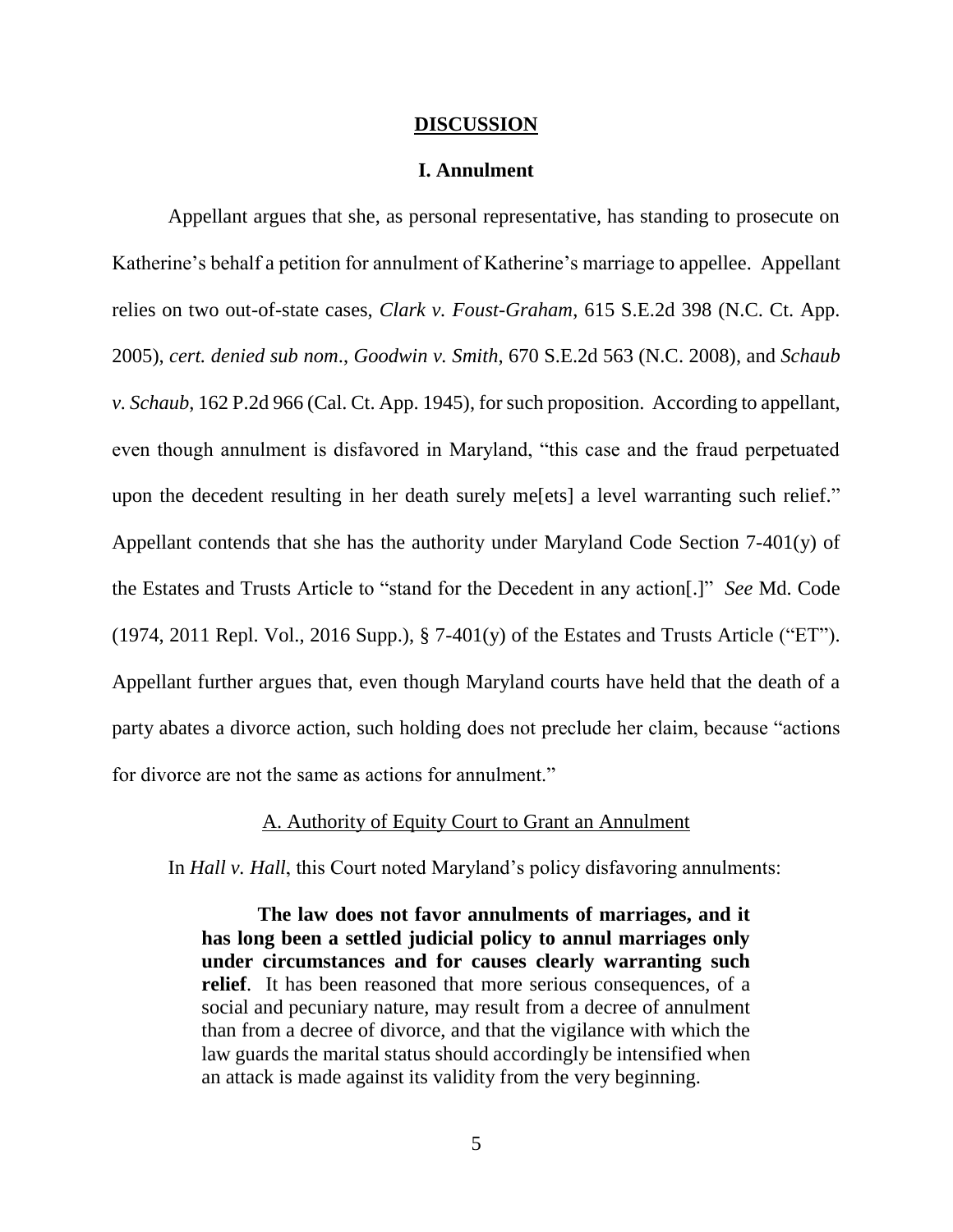32 Md. App. 363, 381-82 (1976) (emphasis added) (internal quotation marks omitted), *superseded on other grounds by statute*, Divorce and Annulment Act, ch. 491, 1983 Md. Laws 1496 (1983) (codified as amended at Md. Code (1984, 2012 Repl. Vol., 2016 Supp.), § 7-103 of the Family Law Article ("FL")), *as recognized in Ledvinka v. Ledvinka*, 154 Md. App. 420, 435 (2003).

In *Ledvinka*, we traced the authority of the circuit court to decide annulment actions:

In the Act of 1777, ch. 12, § 15, the Maryland legislature first granted the general court the authority to "inquire into, hear and determine, either on indictment, or petition of either of the parties, the validity of any second marriage, the first subsisting, null and void." *Ridgely v. Ridgely*, 79 Md. 298, 303, 29 A. 597 (1894). This authority was later transferred to the courts of equity by the marriage Act, Md. Code (1860), Art. 60, § 25. *Id.* In *LeBrun v. LeBrun*, 55 Md. 496 (1881), the Court reviewed the three means of conferring authority on a court of equity to declare a marriage null and void. **The first basis of authority is the general jurisdiction of the court of equity in matters of fraud affecting contracts, that is, marriages procured by abduction, terror, fraud, or duress**. *Id.* at 503. The second basis is the marriage Act discussed above. *Id.* And the third basis is by the authority of the divorce laws, Md. Code (1860), Art. 16, § 25, which permitted a divorce *a vinculo matrimonii*  (essentially, an absolute divorce), on the ground that the marriage was void *ab initio*. **Today the courts of the State derive their authority to grant an annulment from the general jurisdiction of the equity courts.** Md. Code (1984, 1999 Rep. Vol.), § 1-201(a)(3) of the Family Law Article.

*Id.* at 434 (emphasis added).

As stated in *Ledvinka*, fraud is one of the grounds for annulment. In *Picarella v.* 

*Picarella*, this Court set forth the parameters for an annulment based on fraud:

The Court in *LeBrun v. LeBrun*, *supra*, put it thus, [55 Md.] at 503: "If the marriage be procured by abduction, terror, fraud, or duress, the court, in declaring it a nullity, acts in virtue of its general jurisdiction in matters of fraud affecting contracts . . . ." *Ridgely v.*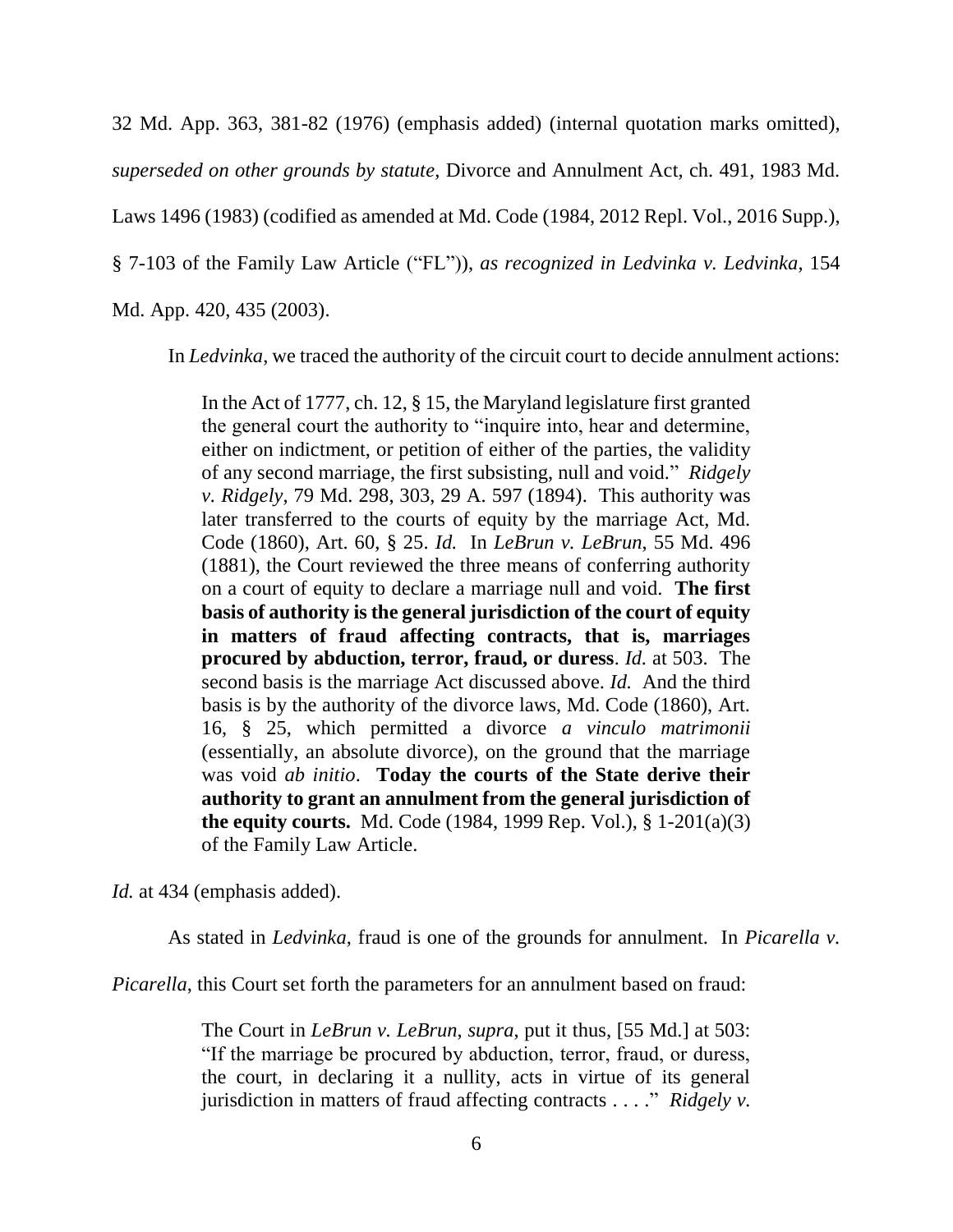*Ridgely*, *supra*, added *a proviso*. **Observing**, [79 Md.] at 307 [ ], the status in the eye of the law of **marriage as a civil contract**, it said: "Being then a contract, it seems to follow that **where it has been procured by fraud or duress, it may be set aside by a court whose inherent jurisdiction gives it authority to annul any ordinary contract procured in the same way; provided the application be promptly made and before a consummation of the marriage by voluntary cohabitation**." *Oswald v. Oswald*, *supra*, [146 Md.] at 316 [ ], apparently expanded the nature of the fraud: "A marriage may be annulled by a court of equity in this State when it is procured by abduction, terror, fraud or duress, or when the fraud complained of relates to essential matters affecting the health or well[-]being of the parties themselves."

20 Md. App. 499, 506 (1974) (emphasis added) (citations omitted). In summary, circuit courts have the authority to hear and decide annulment petitions on the basis of fraud, but annulments of marriage are disfavored in the law.

## B. Distinction Between Void And Voidable Marriages

Maryland, like the majority of jurisdictions, has recognized the distinction between "void" and "voidable" marriages. *See Picarella*, 20 Md. App. at 507-08 n.9; *see* Cecily Fuhr, *Cause of Action to Annul Marriage*, in 65 CAUSES OF ACTION 2d 617 at § 3, p. 636 (2014, 2016-17 Supp.) ("Marriages subject to annulment typically fall into one of two types: voidable marriages and void marriages."). The main difference between void and voidable marriages is "whether, with proper consent, the parties could have established a valid marriage. If not, the marriage is considered void." Fuhr, 65 COA 2d 617, § 3, p. 638. For example, bigamous and incestuous marriages are void marriages, because they are invalid regardless of the parties' consent. *Id*.; *see also* FL § 2-202 (listing categories of marriage that are void in Maryland). "If, on the other hand, the parties could have lawfully married had one or the other party's consent to the marriage not been legally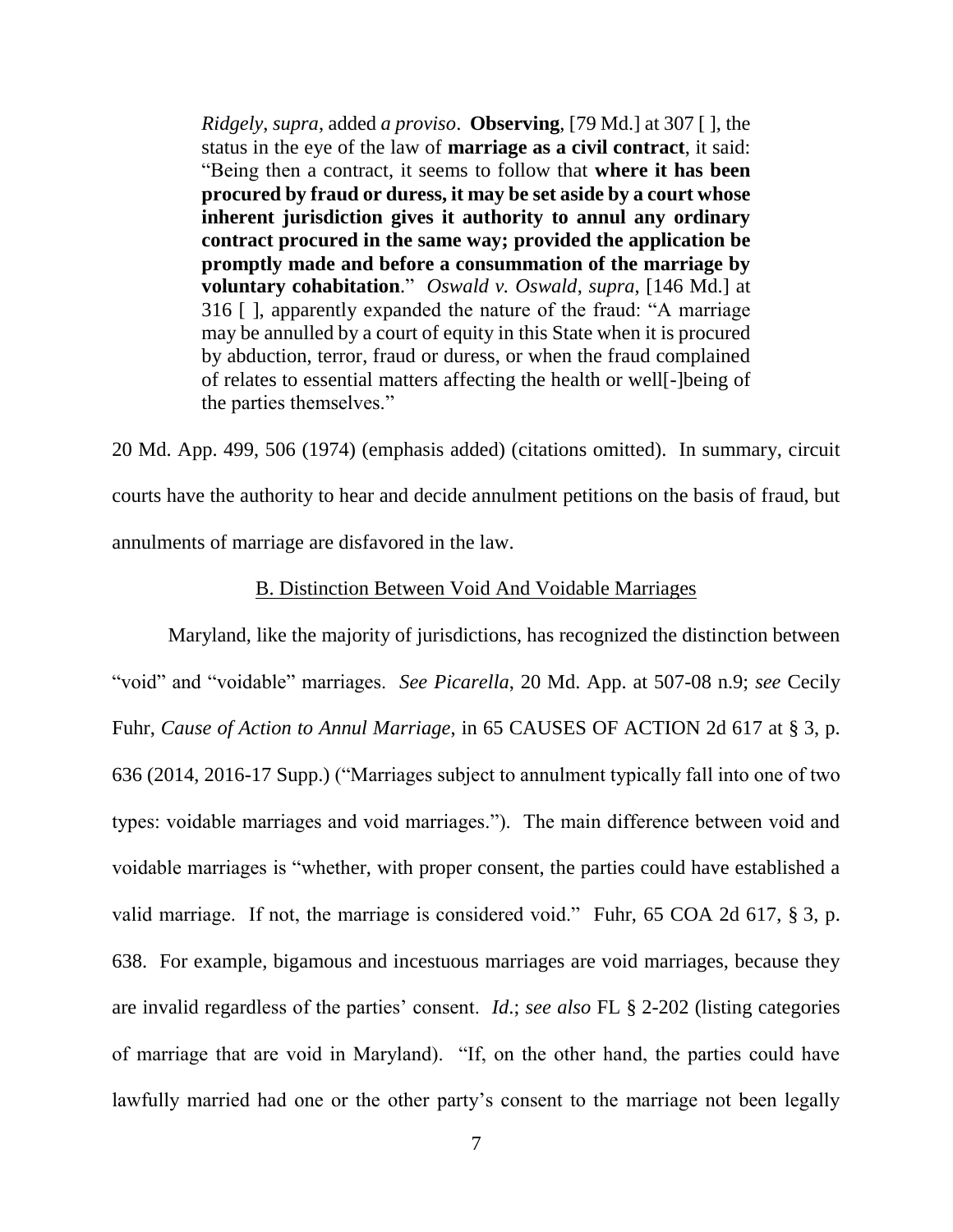ineffective, the marriage is voidable rather than void." Fuhr, 65 COA 2d 617, § 3, p. 630. Thus, "a marriage procured by duress or exertion of undue influence" is voidable, because the defect in the marriage goes to a party's consent. *Id.* § 3, p. 628.

Maryland courts, however, have not explicitly stated whether a marriage procured by fraud is void or voidable. *See Sackman v. Sackman*, 236 Md. 237, 240 (1964) ("We need not pause to consider in what cases fraudulent concealment of premarital misconduct would fall within [the void] classification or merely render the marriage voidable."). Looking at decisions from jurisdictions outside of Maryland, we see that, in the absence of statutory provisions to the contrary, a majority of those decisions hold that a marriage procured by fraud is voidable, rather than void. *See, e.g.*, *Sandhu v. United States*, 916 F. Supp. 2d 329, 334 n.7 (E.D.N.Y 2013) ("Under New York law, '[a] marriage procured by fraud is voidable[.]'"); *In re Estate of Randall*, 999 A.2d 51, 53 (D.C. 2010) (stating that under the D.C. Code, voidable marriages include "marriages procured by fraud or force"); *Johnson v. Sands*, 53 S.W. 2d 929, 930 (Ky. 1932) (stating that under Kentucky law, "a marriage procured by fraud or duress is not void but voidable"); *see also* W. W. Allen, Annotation, *Right to Attack Validity of Marriage After Death of Party Thereto*, 47 A.L.R.2d 1393 § 9 (1956) ("It is evident that marriages induced by fraud, and also, in most jurisdictions, those obtained by duress . . . are voidable only.") (citations omitted). Legal scholars also concur with the view that "[a] marriage procured by fraud is generally voidable rather than void." Fuhr, 65 COA 2d 617, § 14, p. 655; *see* John S. Strahorn, Jr., *Void and Voidable Marriages in Maryland and Their Annulment*, 2 Md. L. Rev. 211, 244 (1938) (stating that, if "a spouse's consent to the marriage ceremony was induced by a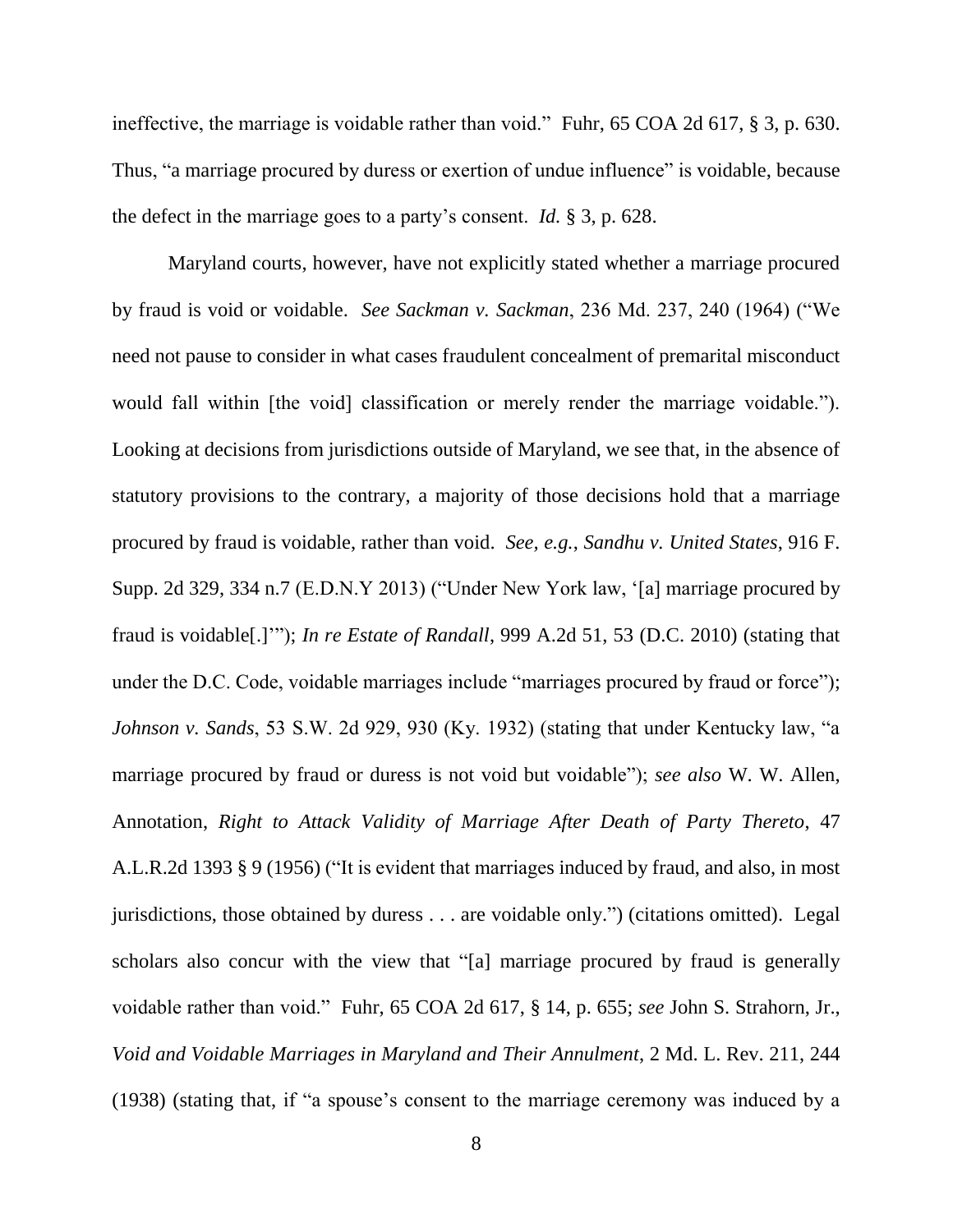fraudulent misrepresentation as to or concealment of a fact material to the marriage relation, the marriage is at least voidable by proceeding on the theory of fraud in the procurement"). This Court agrees with the general principle that a marriage procured by fraud is voidable, not void, because a marriage procured by fraud goes to the legal efficacy of the party's consent, rather than whether the parties could have established a valid marriage.

## C. Standing to Prosecute an Annulment of a Marriage Based on Fraud

Having decided that a marriage based on fraud is voidable, the next questions raised are when and by whom may a suit for an annulment of such marriage be brought? This Court has answered the first question by stating in *dicta* that voidable marriages may only be challenged while the married parties are still alive. *See Picarella*, 20 Md. App. at 507- 08 n.9 ("'Voidable' expresses the idea that the defect, at most, subjects the marriage to direct attack under appropriate procedure during the joint lives of the parties."). It follows then that no action for an annulment of a voidable marriage for fraud can be brought after the death of one of the parties to the marriage. *See Gibbons v. Blair*, 376 N.W.2d 22, 24 (N.D. 1985) (observing that "[t]he nearly universal majority rule . . . holds that marriages which are voidable for fraud can be annulled only during the lifetime of the parties to the marriage") (citations omitted); *see also* 4 Am. Jur. 2d Annulment of Marriage § 57 (2007) (stating that "the right to annulment of a marriage which is voidable only is a personal right and proceedings for annulment must be brought during the lifetime of both parties to the marriage").

Who may bring an action for annulment of a marriage based on fraud raises the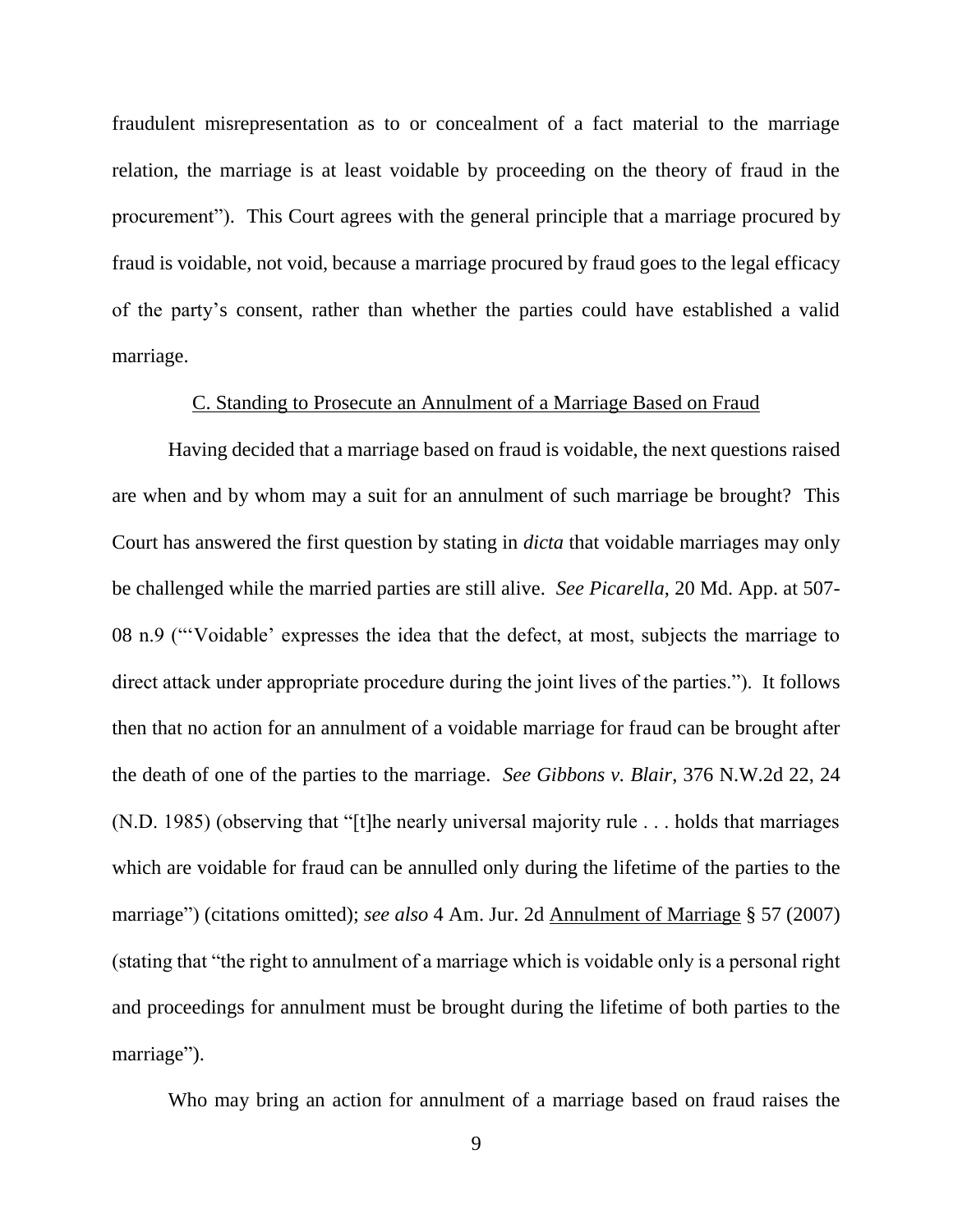issue of standing. "The doctrine of standing is an element of the larger question of justiciability and is designed to ensure that a party seeking relief has a sufficiently cognizable stake in the outcome so as to present a court with a dispute that is capable of judicial resolution." *Kendall v. Howard Cty.*, 431 Md. 590, 603 (2013) (internal quotation marks omitted). In an action for an annulment of a marriage, the general rule is that, "[w]here a marriage is voidable rather than void, only a party to the marriage normally has standing to seek an annulment." Fuhr, 65 COA 2d 617, § 30, p. 679; *see* 4 Am. Jur. 2d Annulment of Marriage § 59 (stating that "[t]he right to annul a voidable marriage is a personal right and the action for annulment of such a marriage can be maintained only by a party to the marriage contract").

Thus, "[a]n action to annul a marriage on the ground of fraud can only be brought by the defrauded spouse while both parties to the marriage are living. It cannot be annulled at the suit of the heirs of the spouse imposed upon or other third persons." 4 Am. Jur. 2d Annulment of Marriage § 60 (footnote omitted). Similarly, "[s]ince a right to seek annulment of a marriage that is only voidable lapses with the death of either spouse, *an executor of necessity lacks the power to seek annulment of a voidable marriage*." Fuhr, 65 COA 2d 617, § 30, p. 680 (emphasis added); *see In re Estate of Davis*, 640 P.2d 692, 693 (Or. Ct. App. 1982) (stating that "[t]he general law is that a third party, such as an executor, may not object to, or have disallowed, a voidable marriage" (footnote omitted)).

In states that prohibit personal representatives or other third parties from prosecuting an action for an annulment of a marriage, some courts base that decision on their states' annulment statutes, while others rely on common law principles. *Compare Rodenhiser v.*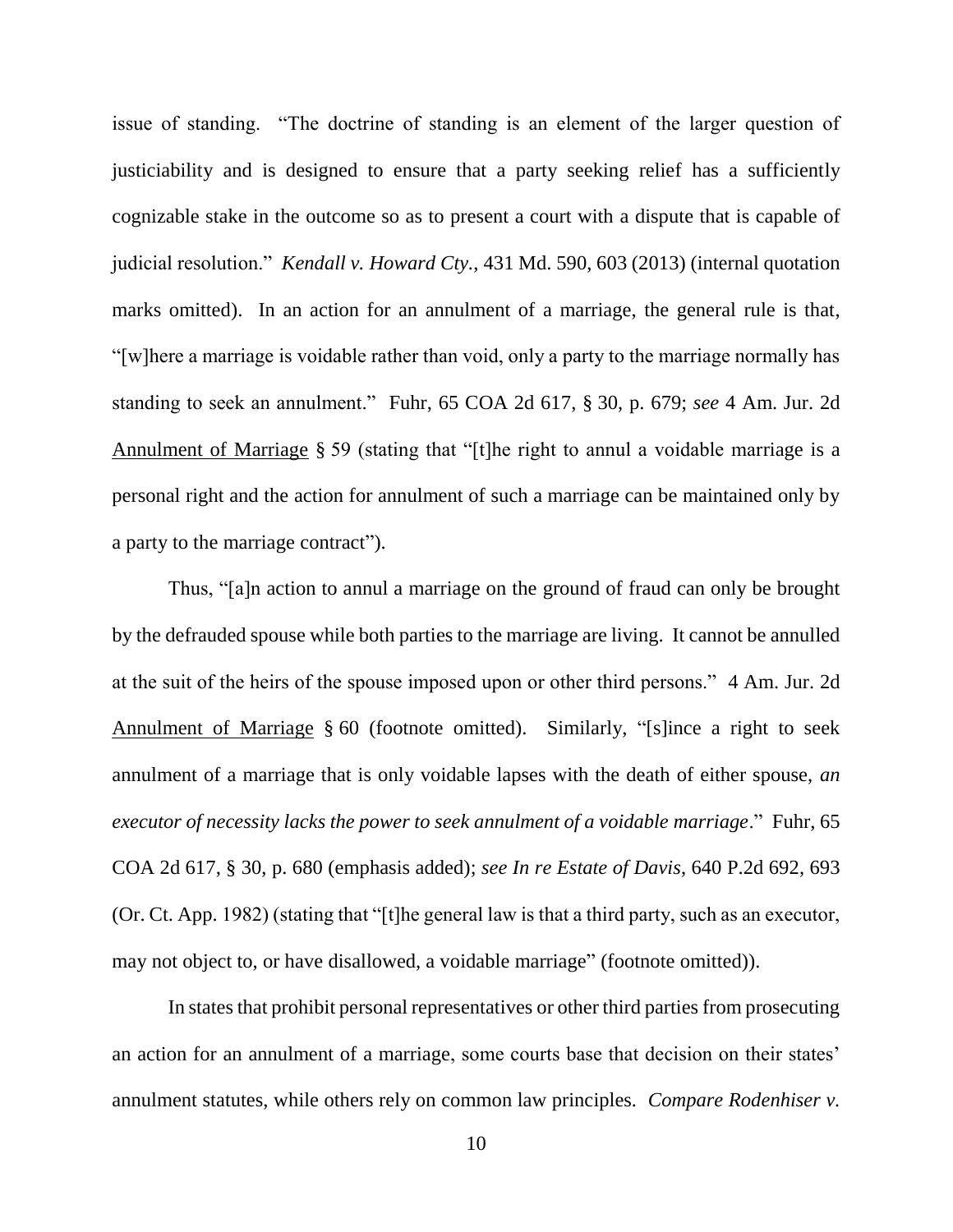*Duenas*, 818 N.W.2d 465, 471-72 (Mich. Ct. App. 2012) (interpreting Michigan statutes to hold that personal representatives do not have standing to maintain annulment actions for their decedents), *cert. denied*, 820 N.W.2d 777 (Mich. 2012), *and Gibbons*, 376 N.W.2d at 24-25 (analyzing the North Dakota annulment statute to hold that a third party may not bring an annulment action "on behalf of a spouse injured by fraud"), *with Davidson v. Davidson*, 151 N.W.2d 53, 55 n.1, 57 (Wis. 1967) (relying on common law to foreclose a personal representative's action for an annulment on voidable grounds in Wisconsin), *and Arnelle v. Fisher*, 647 So. 2d 1047, 1048-49 (Fla. Dist. Ct. App. 1994) (citing Florida case law to hold that a third party could not prosecute an annulment action on grounds of undue influence, because such voidable ground abated upon the party's death).

States that permit personal representatives or other third parties to prosecute an annulment typically rely on annulment statutes that explicitly provide for such standing. *See, e.g.*, *Clark*, 615 S.E.2d at 401 (interpreting North Carolina's annulment statute "to bar a postmortem annulment action brought by a sufficiently interested party only if (1) one of the spouses in a void or voidable marriage has died, *and* (2) the marriage was followed by cohabitation and the birth of issue")*.* Only one state, Louisiana, has held that a personal representative has standing to prosecute the annulment of a decedent's marriage without a statutory provision specifically authorizing such action for an annulment. *See Succession of Ricks*, 893 So. 2d 98, 100 (La. Ct. App. 2004) (holding, without analysis of the void/voidable distinction, that the statute providing that the "succession representative is the proper plaintiff to sue to enforce a right of the deceased" includes annulment actions). Therefore, the general rule is that, unless a statute explicitly provides to the contrary, a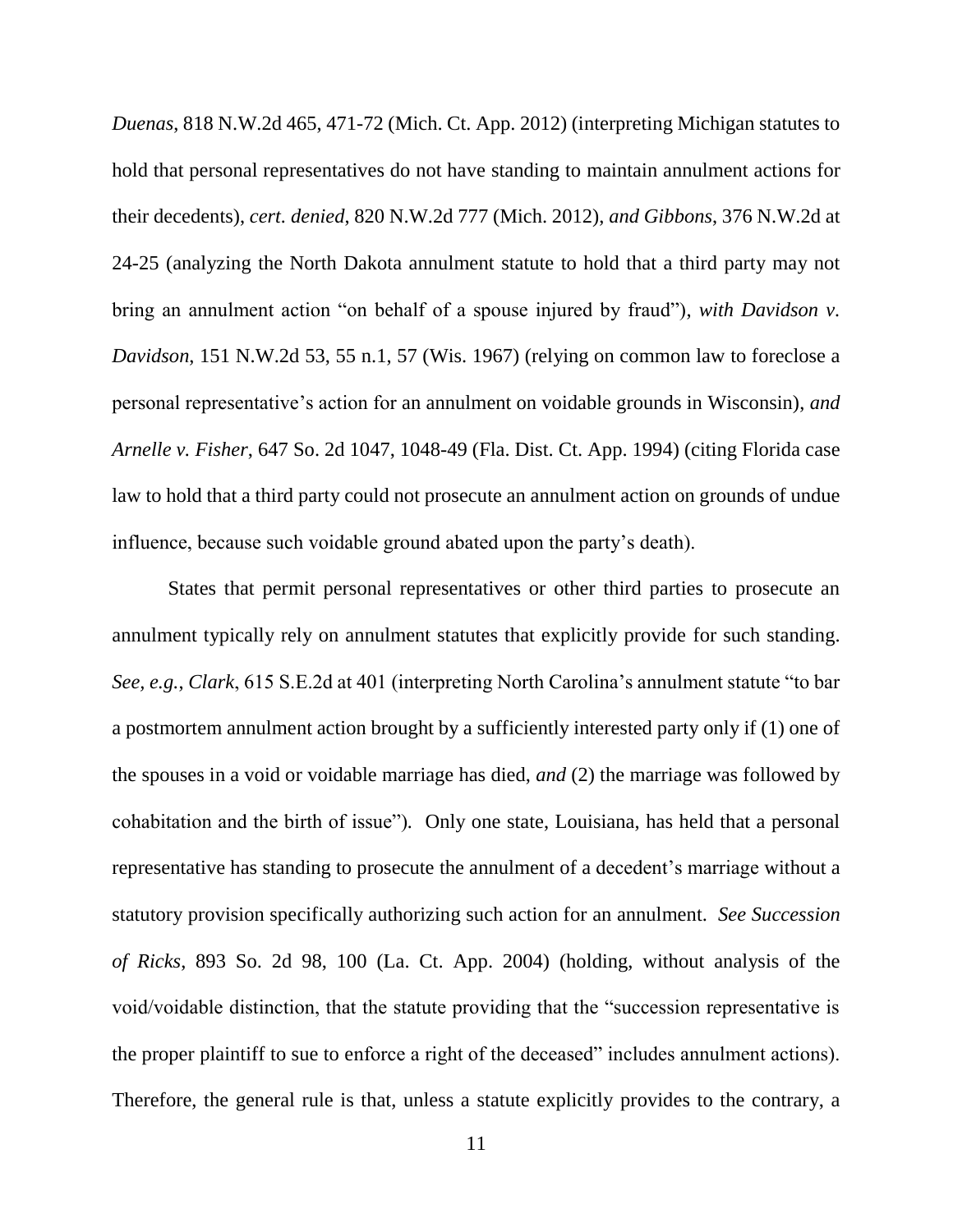personal representative may not prosecute an action for annulment of the decedent's marriage based on fraud, because such marriage is voidable, not void, and voidable marriages may be annulled only during the joint lives of the parties to the marriage.<sup>4</sup>

The California Second District Court of Appeal explained the policy reasoning behind limiting standing to annul a voidable marriage to the married parties: "If the parties who are alone recognized by the statutes as entitled to have the marriage annulled do not, during its existence, see fit to avoid it, a stranger to the marriage should not be permitted to question its validity in a collateral proceeding." *Pryor v. Pryor*, 99 Cal. Rptr. 3d 853, 860-61 (Cal. Ct. App. 2009) (citations and internal quotation marks omitted). In *Gibbons*, the Supreme Court of North Dakota expressed a similar policy judgment and applied that policy to an action to annul a marriage on the ground of fraud:

> The majority rule is soundly based on the public policy that regards the marriage contract as so uniquely personal that any action to annul or dissolve it cannot be commenced after the death of either of the parties to the marriage unless the validity of the marriage is challenged on a ground that made the marriage absolutely void rather than voidable. Applying the majority rule and rationale to the facts of this case, we hold that an action to annul a marriage on the ground of fraud can only be brought by the defrauded spouse while both parties to the marriage are living.

*Gibbons*, 376 N.W.2d at 25.

 $\overline{\phantom{a}}$ <sup>4</sup> Conversely, courts have ruled that void marriages may be challenged by third parties after the death of one of the married parties. *See In re Estate of Davis*, 640 P.2d 692, 693 (Or. Ct. App. 1982) ("A void marriage, on the other hand, is invalid from the outset and may be challenged by third parties."); *Abel v. Waters*, 373 So. 2d 1125, 1128 (Ala. Civ. App. 1979) ("Clearly, the contention is that this was an invalid marriage, void *ab initio*. It is therefore clear to this court that in this instance, on the grounds alleged by the personal representative, an annulment action can be maintained after the death of one of the parties.").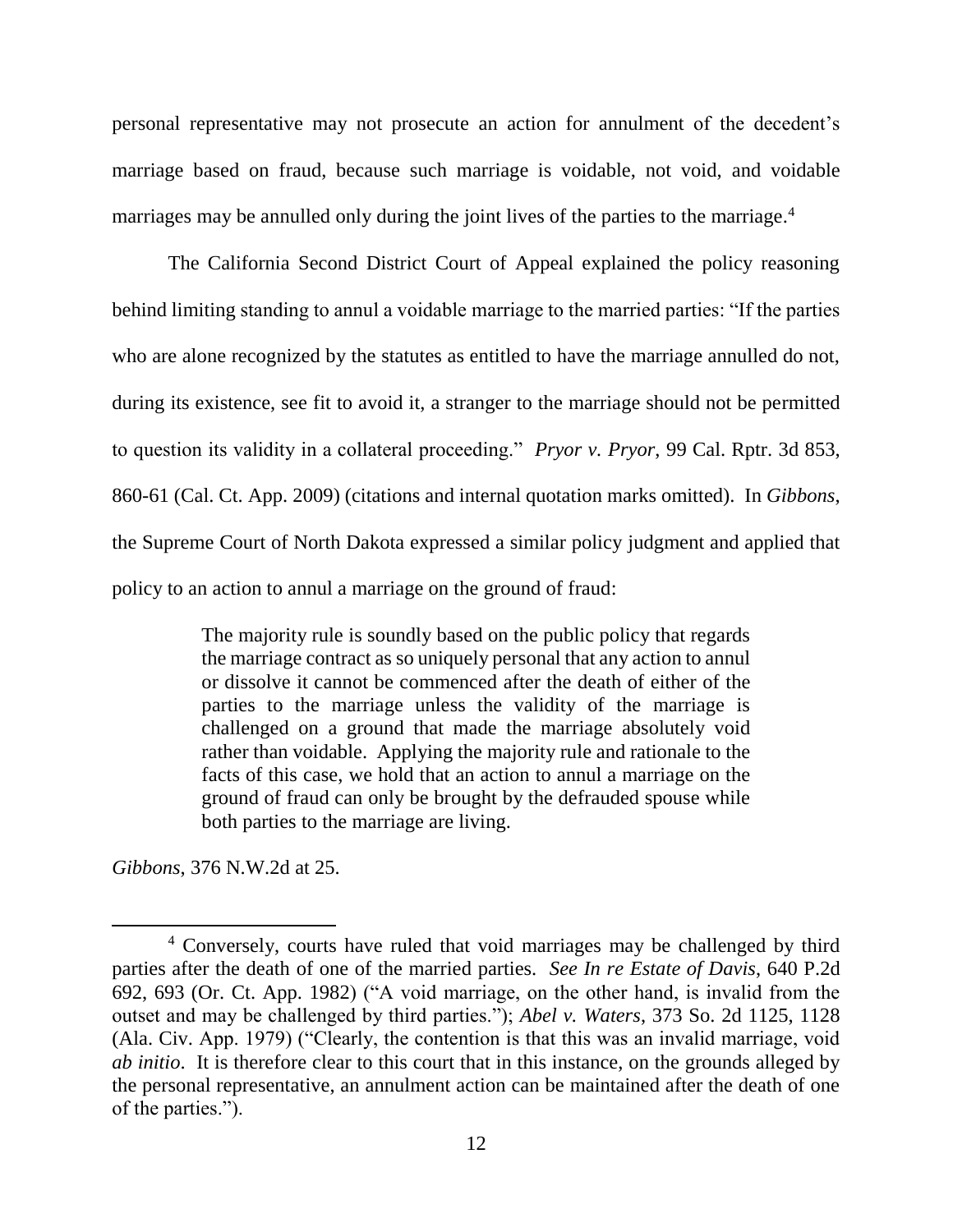We agree that the majority rule is based on sound public policy, because a marriage is so "uniquely personal" that any challenge to the validity of the marriage on a voidable ground, such as fraud, can be brought only by a party to the marriage during the joint lives of the married parties. Therefore, this Court holds that a personal representative does not have standing to bring a suit to annul the marriage of the decedent on the ground of fraud.

Nevertheless, appellant relies on *Schaub* and *Clark* for the proposition that a personal representative has standing to prosecute an action for annulment of the decedent's marriage. Both cases, however, involve annulment actions that were initiated before the decedent's death; the personal representatives were allowed to be substituted as parties in the already ongoing proceedings. In *Schaub*, the husband had obtained a judgment annulling his marriage based on fraud. 162 P.2d at 967. After the wife appealed, the husband died, and his personal representative was substituted as plaintiff and appellee. *Id*. at 967-68. The wife did not raise the issue of the personal representative's standing, nor did the California appellate court address it when it affirmed the judgment of annulment. *Id*. at 967-68, 974.

Similarly, in *Clark*, the annulment action was initiated on the husband's behalf by his daughter and guardian *ad litem* while the husband was still alive. 615 S.E.2d at 399. After the husband died, his daughter was substituted as the personal representative of the husband's estate. *Id*. at 399-400. The court held a jury trial, and the jury found that the wife "procured the marriage to [the husband] by exerting undue influence upon him." *Id*. at 401. After the trial court entered an order annulling the marriage, the wife appealed. *Id*. The wife argued on appeal that her husband's daughter could not maintain the annulment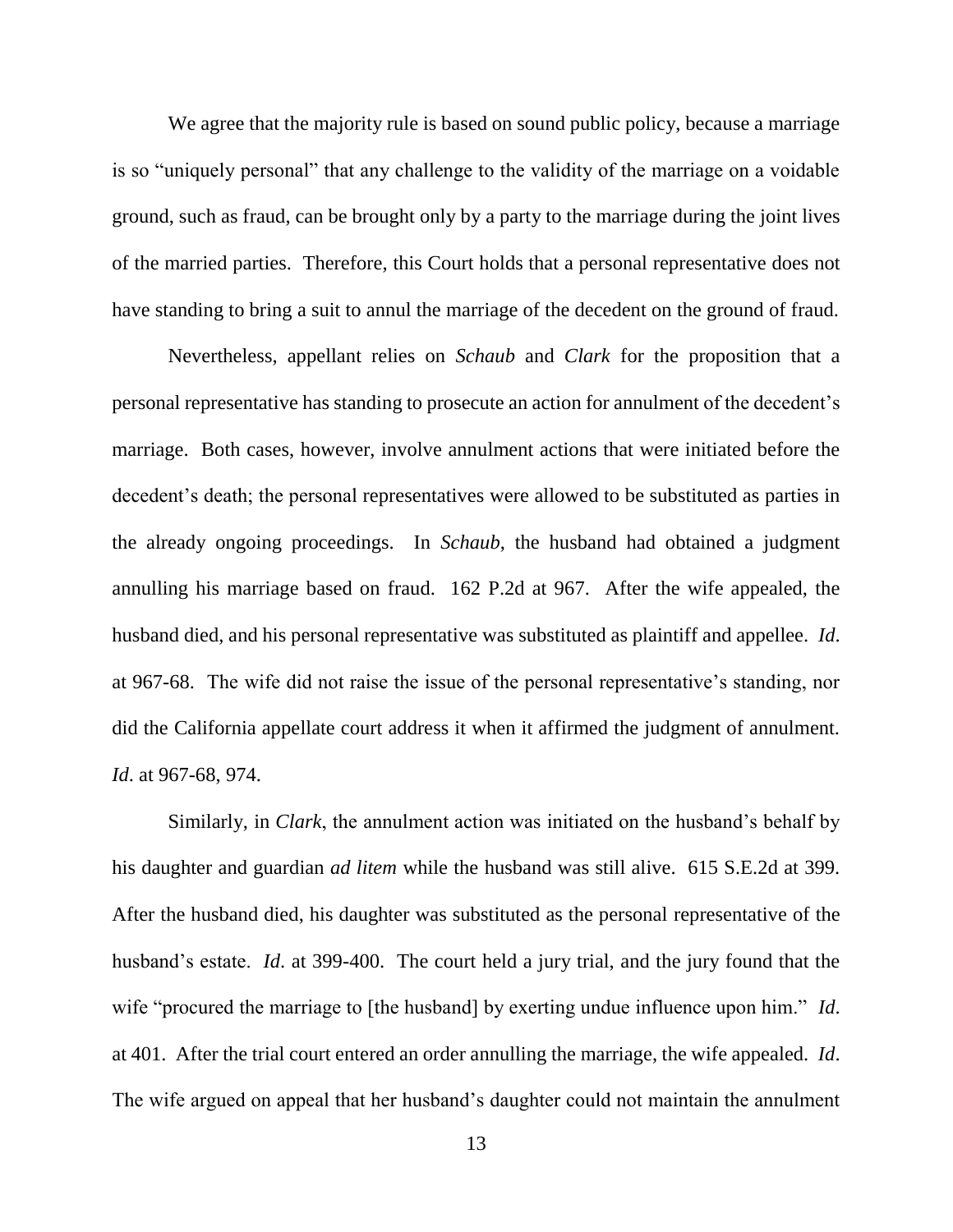action following his death. *Id*. The North Carolina Court of Appeals disagreed, reasoning that, because "the annulment action was commenced on [the husband's] behalf prior to his passing, and substantial property rights hinge on the validity of the marriage between [the husband] and [the wife], we conclude that the action for annulment did not abate upon [the husband's] death." *Id*.

In the case *sub judice*, appellant filed the annulment petition over a year after Katherine died. If Katherine had initiated an annulment action on her own behalf prior to her death, appellant, as Katherine's personal representative, may have been permitted to continue such lawsuit, because Katherine, herself, would have made the initial decision to attack her own marriage. *See* ET § 7-401(y) (allowing a personal representative to "prosecute, defend, or submit to arbitration actions, claims, or proceedings" on behalf of the decedent). Katherine did not do so, even though she was fully aware of appellee's fraud in inducing her to marry him.

Because appellant's petition for the annulment of Katherine's marriage to appellee is based on fraud, a voidable ground, we conclude that appellant, as personal representative of Katherine's estate, does not have standing to bring an action challenging Katherine's marriage to appellee on Katherine's behalf. Accordingly, the trial court did not err by dismissing appellant's petition with prejudice.

## **II. The Requirement of a Hearing under Maryland Rule 2-311(f)**

Appellant argues that the circuit court erred by failing to hold a hearing before dismissing her petition, especially considering that the court had ordered that the instant case "be set in for a hearing." According to appellant, under Maryland Rule 2-311(f), the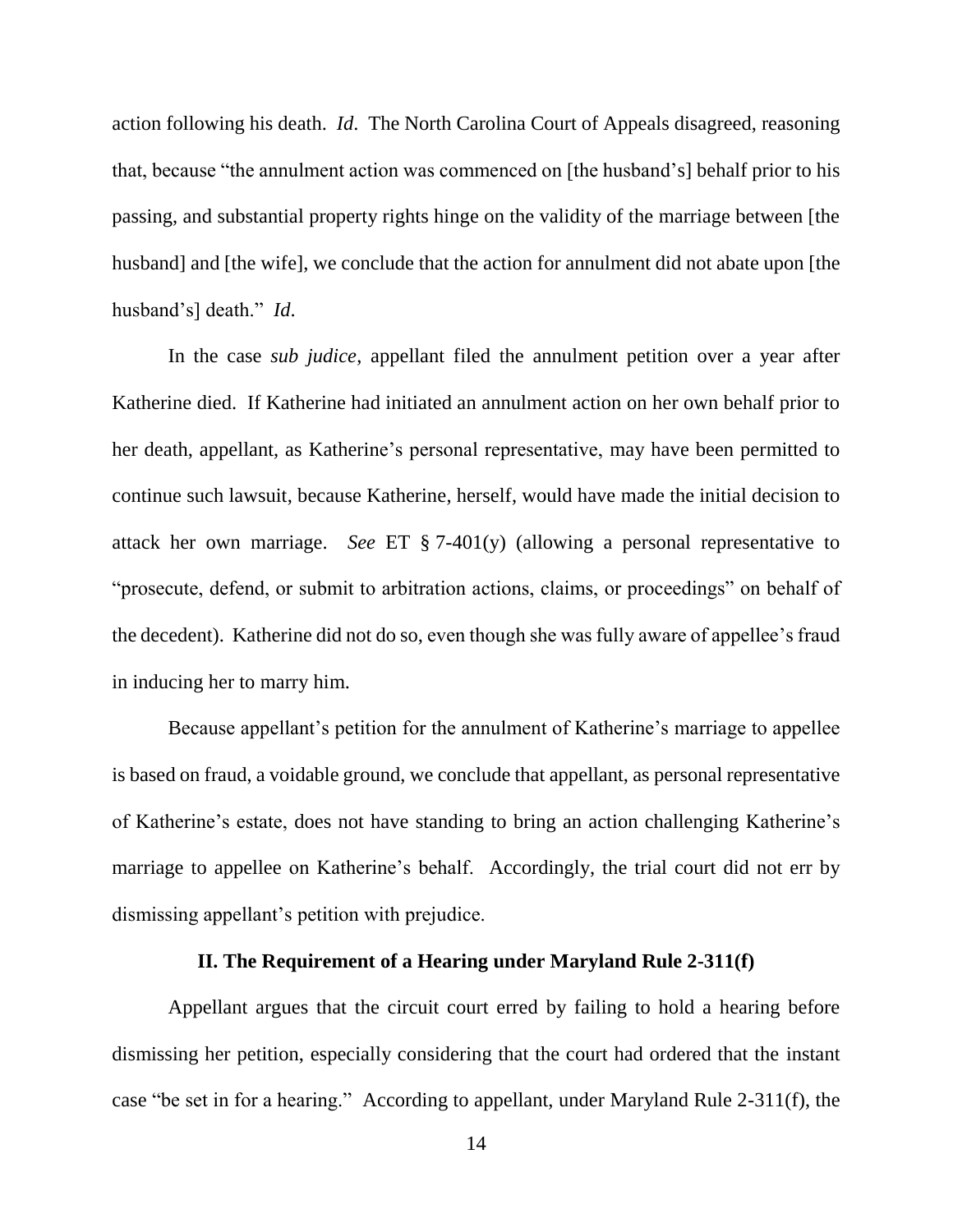court "may not render a decision that is dispositive of a claim or defense without a hearing if one was requested." Appellant concludes that the court denied her "due process and her day in court as required by  $[ ]$  Rule 2-311(f)."

Appellant is correct that the circuit court erred in dismissing her petition with prejudice without holding a hearing. *See* Md. Rule 2-311(f) (providing that the circuit court "may not render a decision that is dispositive of a claim or defense without a hearing if one was requested as provided in this section").However, in light of our holding that appellant does not have standing to file a petition to annul Katherine's marriage to appellee, we see no purpose of remanding the case to the circuit court to hold a hearing when the court's dismissal of appellant's petition is mandated by law. Such a remand would be an exercise in futility and a waste of judicial resources. *See Express Auction Servs., Inc. v. Conley*, 127 Md. App. 447, 450 (1999) (noting that, although the circuit court committed error in granting summary judgment without holding a hearing, remanding the case to hold a hearing would nonetheless serve no practical purpose); *Williams v. Prince George's Cty.*, 112 Md. App. 526, 560 (1996) ("[A] remand would not present the trial judge with an opportunity to adjudicate any legal issues not already addressed in this opinion."); *Briscoe v. Mayor of Balt.*, 100 Md. App. 124, 128 (1994) (concluding that the circuit court erred in not conducting a required oral hearing on the motion to dismiss, but determining that no practical purpose would have been served by remanding the matter for a hearing as the parties had agreed that the appeal only involved issues of law). Accordingly, we affirm the judgment of the circuit court, notwithstanding its error in dismissing appellant's petition without first holding a hearing.